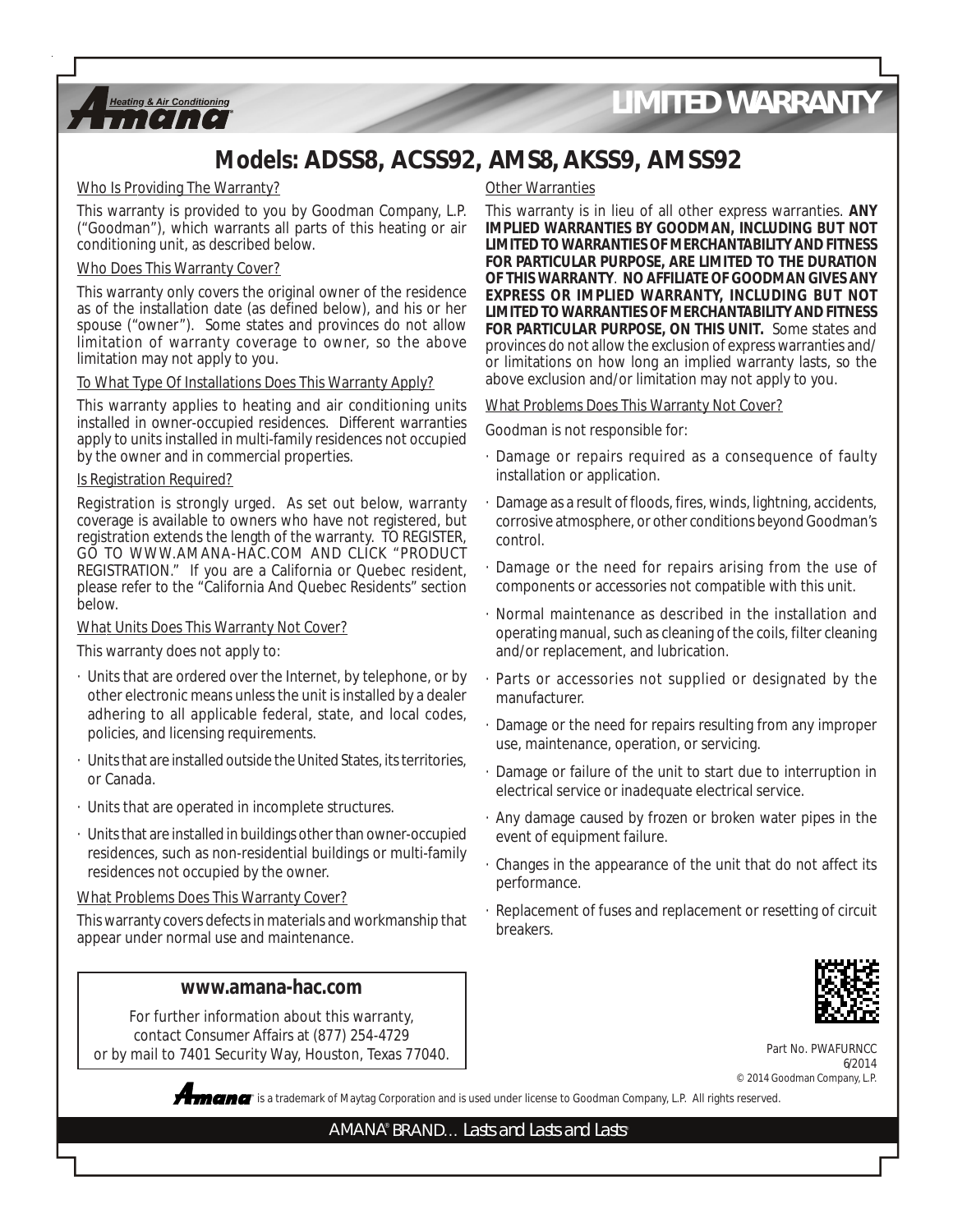

### **Models: ADSS8, ACSS92, AMS8, AKSS9, AMSS92**

When Does Warranty Coverage Begin?

Warranty coverage begins on the "installation date." The installation date is one of three dates depending on the circumstances of purchase:

- For units installed in a newly constructed residence, the installation date is the date the owner purchases the residence from the builder.
- (2) For units installed in existing residences, the installation date is the date that the unit is originally installed.
- (3) If the date the owner purchases the residence from the builder or the date the unit is originally installed cannot be verified, the installation date is three months after the manufacture date. The first four digits of the serial number (YYMM) on the unit indicate the manufacture date. For example, a serial number beginning with "1306" indicates the unit was manufactured in June 2013.

#### How Long Does Warranty Coverage Last?

Registration is not required to obtain warranty coverage, but registration affects the length of the warranty. If the unit is not registered, the warranty lasts for a period up to (1) 20 YEARS for the heat exchanger and (2) 5 YEARS for all other parts.

If the unit is properly registered online within 60 days after the installation date, the warranty lasts for as long as the original registered owner or his or her spouse ("registered owner") own and reside in the home in which the unit was originally installed, (1) for the lifetime of the registered owner for the heat exchanger and (2) for a period up to 10 YEARS for all other parts. TO REGISTER, GO TO WWW.AMANA-HAC.COM AND CLICK ""PRODUCT REGISTRATION." If you are a California or Quebec resident, please refer to the "California And Quebec Residents" section below.

Neither of these warranty periods continues after the unit is removed from the location where it was originally installed.

The replacement of a part under this warranty does not extend the warranty period. In other words, Goodman warrants a replacement part only for the period remaining in the applicable warranty that commenced on the installation date.

#### What Will Goodman Do To Correct Problems?

Goodman will furnish a replacement part, without charge for the part only, to replace any part that is found to be defective due to workmanship or materials under normal use and maintenance. Furnishing of the replacement part is Goodman's only responsibility under this warranty and the furnishing of the replacement part is the owner's only remedy.

If you are a California or Quebec resident, please refer to the "California And Quebec Residents" section below.

THE OWNER AGREES THAT THESE REMEDIES ARE THE OWNER'S EXCLUSIVE REMEDIES FOR BREACH OF ALL WARRANTIES, EXPRESS OR IMPLIED.

#### What Won't Goodman Do To Correct Problems?

Goodman will not pay for:

- · Labor, freight, or any other cost associated with the service, repair, or operation of the unit.
- · Electricity or fuel costs, or increases in electricity or fuel costs, for any reason, including additional or unusual use of supplemental electric heat.
- · Lodging or transportation charges.

**WHETHER ANY CLAIM IS BASED ON NEGLIGENCE OR OTHER TORT, BREACH OF WARRANTY OR OTHER BREACH OF CONTRACT, OR ANY OTHER THEORY, NEITHER GOODMAN NOR ANY OF ITS AFFILIATES SHALL IN ANY EVENT BE LIABLE FOR INCIDENTAL OR CONSEQUENTIAL DAMAGES, INCLUDING BUT NOT LIMITED TO LOST PROFITS, LOSS OF USE OF A UNIT, EXTRA UTILITY EXPENSES, OR DAMAGES TO PROPERTY.** Some states and provinces do not allow the exclusion or limitation of incidental or consequential damages, so the above exclusion may not apply to you.

#### How Can The Owner Receive Warranty Service?

If there is a problem with the unit, contact a licensed contractor.

To receive a replacement part, a licensed contractor must bring the defective part to an Amana heating and air conditioning products distributor.

For more information about the warranty, contact Goodman c/o Consumer Affairs at 877-254-4729 or write to Goodman c/o Consumer Affairs, 7401 Security Way, Houston, Texas 77040.

This warranty gives you specific legal rights, and you may also have other rights that vary from state to state or province to province.

#### California And Quebec Residents

California and Quebec residents do not need to register the product in order to get all of the rights and remedies of registered owners under this warranty. The arbitration provisions of this warranty shall not apply to residents of Quebec.

#### Where Can Any Legal Remedies Be Pursued?

ARBITRATION CLAUSE. IMPORTANT. PLEASE REVIEW THIS ARBITRATION CLAUSE. IT AFFECTS YOUR LEGAL RIGHTS.

> Part No. PWAFURNCC 6/2014 © 2014 Goodman Company, L.P.

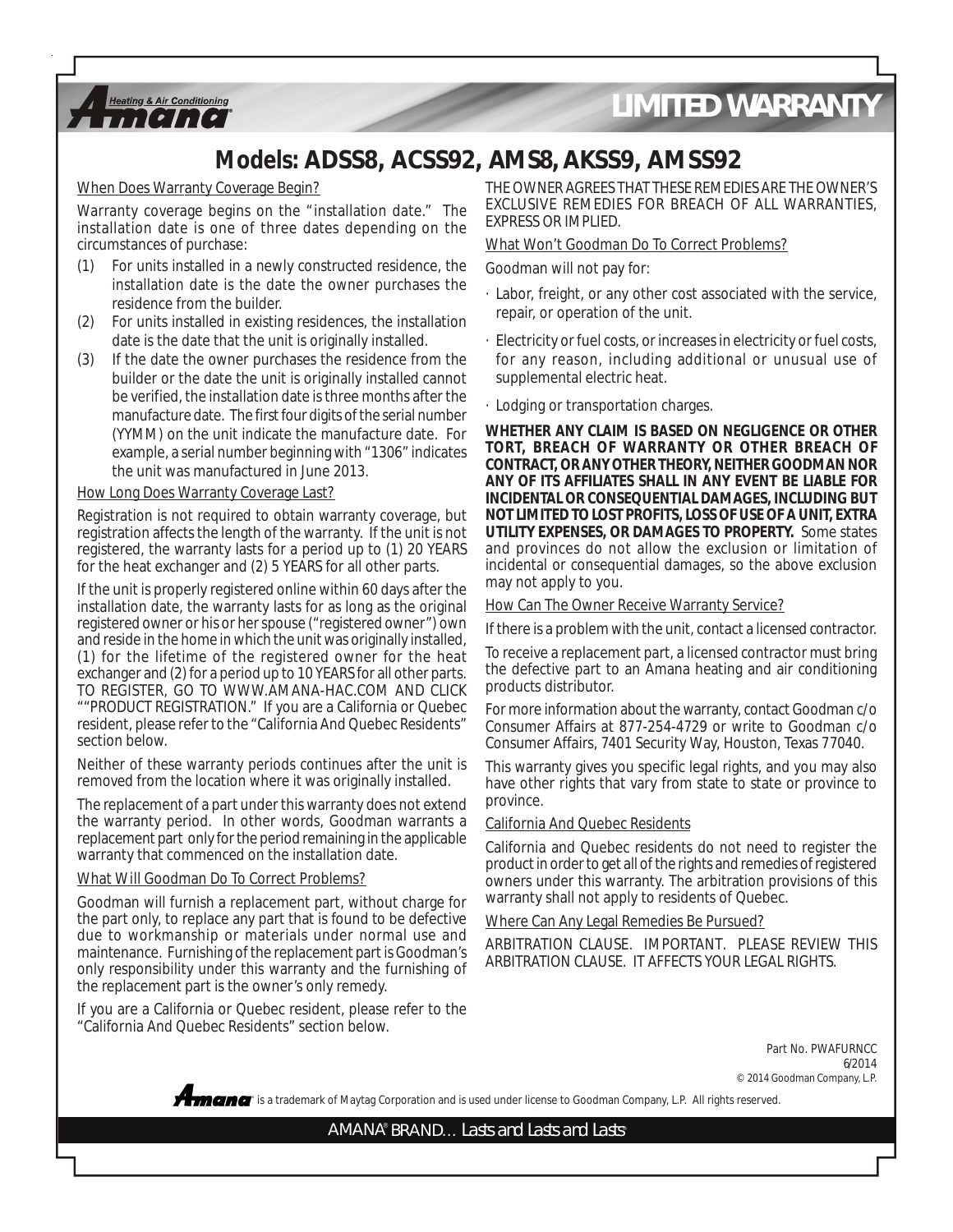### **Models: ADSS8, ACSS92, AMS8, AKSS9, AMSS92**

1. *Parties*: This arbitration clause affects your rights against Goodman and any of its affiliates or employees or agents, successors, or assigns, all of whom together are referred to below as "we" or "us" for ease of reference.

**Heating & Air Conditioning**  $I$  $I$  $I$  $I$  $I$  $I$  $I$ 

- 2. *ARBITRATION REQUIREMENT***: EXCEPT AS STATED BELOW, ANY DISPUTE BETWEEN YOU AND ANY OF US SHALL BE DECIDED BY NEUTRAL, BINDING ARBITRATION RATHER THAN IN COURT OR BY JURY TRIAL.** "Dispute" will be given the broadest possible meaning allowable by law. It includes any dispute, claim, or controversy arising from or relating to your purchase of this heating or air conditioning unit, any warranty upon the unit, or the unit's condition. It also includes determination of the scope or applicability of this Arbitration Clause. The arbitration requirement applies to claims in contract and tort, pursuant to statute, or otherwise.
- 3. *CLASS-ARBITRATION WAIVER***: ARBITRATION IS HANDLED ON AN INDIVIDUAL BASIS. IF A DISPUTE IS ARBITRATED, YOU AND WE EXPRESSLY WAIVE ANY RIGHT TO PARTICIPATE AS A CLASS REPRESENTATIVE OR CLASS MEMBER ON ANY CLASS CLAIM YOU MAY HAVE AGAINST US OR WE AGAINST YOU, OR AS A PRIVATE ATTORNEY GENERAL OR IN ANY OTHER REPRESENTATIVE CAPACITY. YOU AND WE ALSO WAIVE ANY RIGHT TO CLASS ARBITRATION OR ANY CONSOLIDATION OF INDIVIDUAL ARBITRATIONS.**
- 4. *Discovery and Other Rights*: Discovery and rights to appeal in arbitration are generally more limited than in a lawsuit. This applies to both you and us. Other rights that you or we would have in court may not be available in arbitration. Please read this Arbitration Clause and consult the rules of the arbitration organizations listed below for more information.
- 5. *SMALL CLAIMS COURT OPTION***: YOU MAY CHOOSE TO LITIGATE ANY DISPUTE BETWEEN YOU AND ANY OF US IN SMALL CLAIMS COURT, RATHER THAN IN ARBITRATION, IF THE DISPUTE MEETS ALL REQUIREMENTS TO BE HEARD IN SMALL CLAIMS COURT.**
- 6. *Governing Law*: For residents of the United States, the procedures and effect of the arbitration will be governed by the Federal Arbitration Act (9 U.S.C. § 1 et seq.) rather than by state law concerning arbitration. For residents of Canada, the procedures and effect of the arbitration will be governed by the applicable arbitration law of the province in which you purchased your unit. The law

governing your substantive warranty rights and other claims will be the law of the state or province in which you purchased your unit. Any court having jurisdiction may enter judgment on the arbitration award.

- 7. *Rules of the Arbitration*: If the amount in controversy is less than \$250,000, the arbitration will be decided by a single arbitrator. If the amount in controversy is greater than or equal to \$250,000, the arbitration will be decided by a panel of three arbitrators. The arbitrator(s) will be chosen pursuant to the rules of the administering arbitration organization. United States residents may choose the American Arbitration Association (1633 Broadway, 10<sup>th</sup> Floor, New York, NY 10019, www.adr.org), JAMS (1920 Main Street, Ste. 300, Irvine, CA 92614, www.jamsadr.com), or, subject to our approval, any other arbitration organization. In addition, Canadian residents may choose the ADR Institute of Canada (234 Eglinton Ave. East, Suite 405, Toronto, Ontario, M4P 1K5, www.amic.org). These organizations' rules can be obtained by contacting the organization or visiting its website. If the chosen arbitration organization's rules conflict with this Arbitration Clause, the provisions of this Arbitration Clause control. The award of the arbitrator(s) shall be final and binding on all parties.
- 8. *Location of the Arbitration Hearing*: Unless applicable law provides otherwise, the arbitration hearing for United States residents will be conducted in the federal judicial district in which you reside or, for Canadian residents, in the province in which you reside.
- 9. *Costs of the Arbitration*: Each party is responsible for its own attorney, expert, and other fees unless applicable law requires otherwise. Goodman will pay your share of the fees charged by the arbitration organization and arbitrator(s) beyond the first \$200. Where permissible by law, you may be required to reimburse Goodman for the fees of the arbitration organization and arbitrator(s) in whole or in part by decision of the arbitrator(s) at the discretion of the arbitrator(s).

Part No. PWAFURNCC 6/2014 © 2014 Goodman Company, L.P.

**®** is a trademark of Maytag Corporation and is used under license to Goodman Company, L.P. All rights reserved.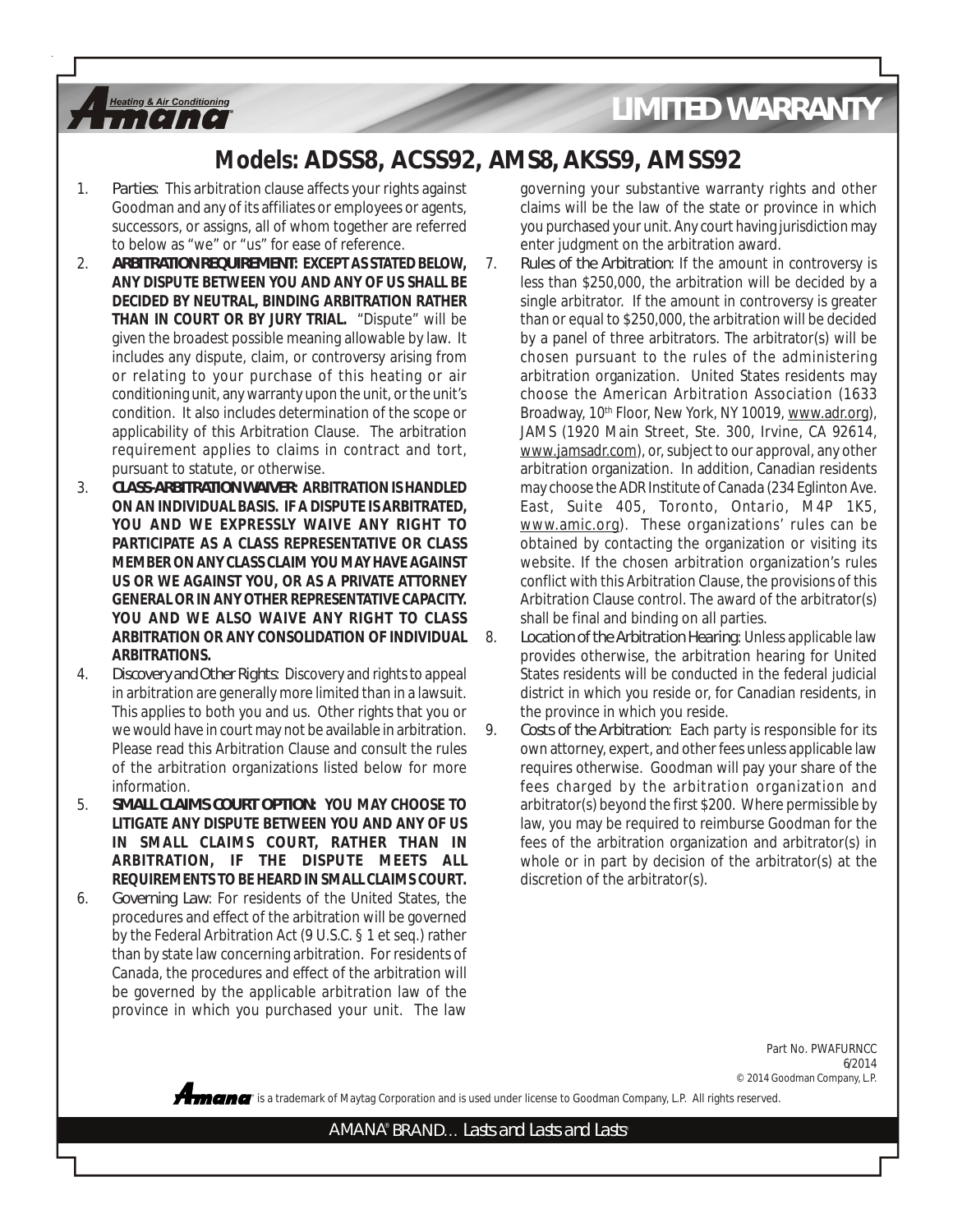

### **Models: ADSS8, ACSS92, AMS8, AKSS9, AMSS92**

10. *Survival and Enforceability of this Arbitration Clause*: This Arbitration Clause shall survive the expiration or termination, or any transfer, of the warranty on your unit. If any part of this Arbitration Clause, except waivers of class-action rights, is found to be unenforceable for any reason, the remainder of this clause and the warranty shall remain enforceable. If, in a case in which class-action

allegations have been made, the waiver of class-action rights under this warranty is found to be unenforceable with respect to any part of the dispute, the parts of the dispute as to which the waiver of class-action rights have been found unenforceable will be severed and will proceed in court without reference or application of this Arbitration Clause. Any remaining parts will proceed in arbitration.

| OWNER NAME                                                                                                                                                      |                              |
|-----------------------------------------------------------------------------------------------------------------------------------------------------------------|------------------------------|
| ADDRESS OF INSTALLATION                                                                                                                                         |                              |
| CITY / STATE-PROVINCE / ZIP-POSTAL CODE                                                                                                                         |                              |
| <b>INSTALLER NAME</b>                                                                                                                                           |                              |
| CITY / STATE-PROVINCE / ZIP-POSTAL CODE                                                                                                                         |                              |
| PHONE # / FAX #                                                                                                                                                 |                              |
| DISTRIBUTOR NAME                                                                                                                                                |                              |
| CITY / STATE-PROVINCE / ZIP-POSTAL CODE                                                                                                                         |                              |
| PHONE # / FAX #                                                                                                                                                 |                              |
| UNIT MODEL # & SERIAL #                                                                                                                                         |                              |
| UNIT INSTALLATION DATE                                                                                                                                          |                              |
|                                                                                                                                                                 |                              |
|                                                                                                                                                                 | Part No. PWAFURNCC<br>6/2014 |
|                                                                                                                                                                 | © 2014 Goodman Company, L.P. |
| Amana " is a trademark of Maytag Corporation and is used under license to Goodman Company, L.P. All rights reserved.<br>AMANA® BRAND Lasts and Lasts and Lasts® |                              |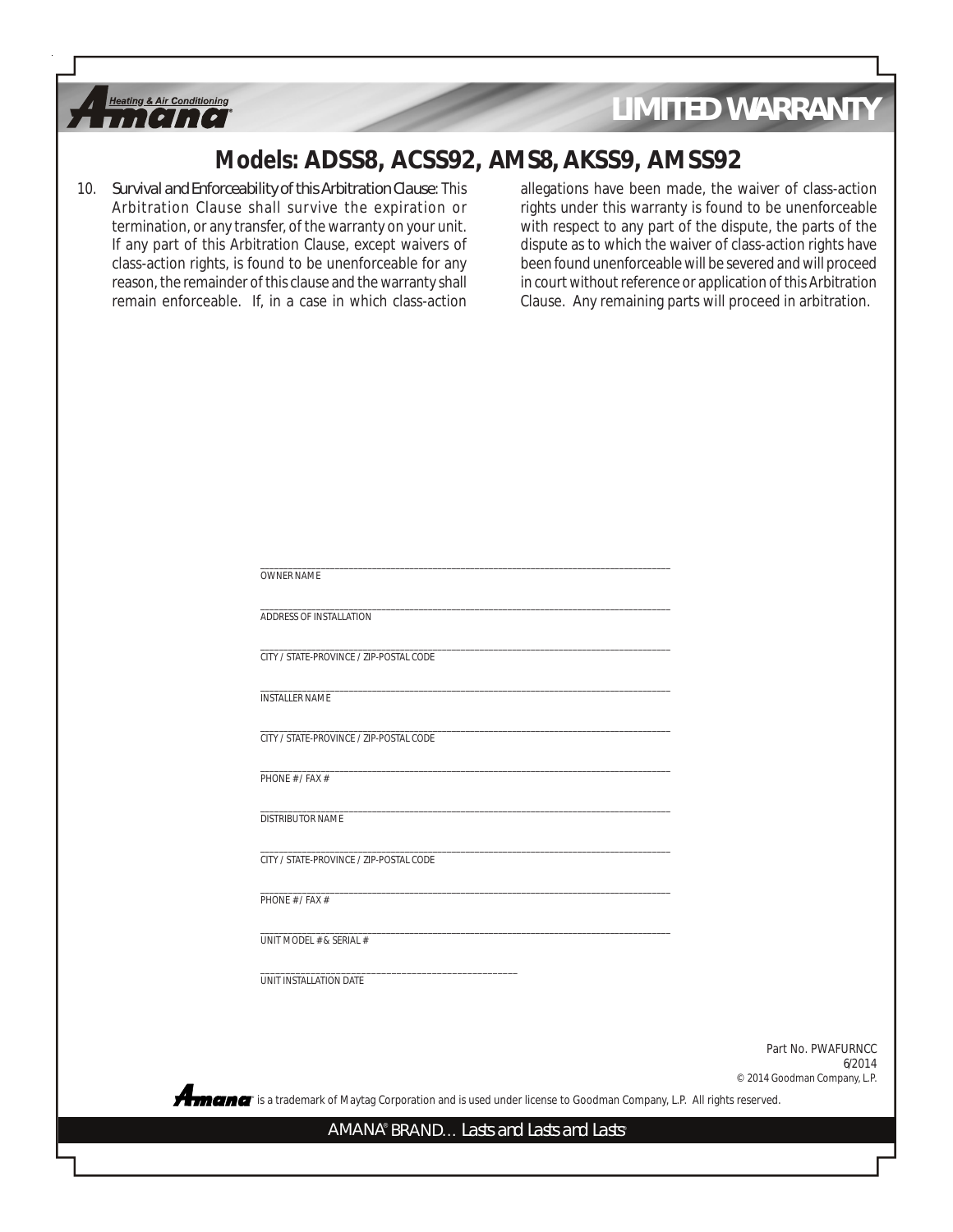

# *MULTI-FAMILY RESIDENCE WARRANTY*

## **Models: ADSS8, ACSS92, AMS8, AKSS9, AMSS92**

#### Who Is Providing The Warranty?

This warranty is provided to you by Goodman Company, L.P. ("Goodman"), which warrants all parts of this heating or air conditioning unit, as described below.

#### Who Does This Warranty Cover?

This warranty only covers the original owner of the residence as of the installation date (as defined below) ("owner").

#### To What Type Of Installations Does This Warranty Apply?

This warranty applies to heating and air conditioning units installed in multi-family residences not occupied by the owner. Different warranties apply to units installed in owner-occupied residences and in commercial properties.

#### Is Registration Required?

Registration is strongly urged. As set out below, warranty coverage is available to owners who have not registered, but registration extends the length of the warranty. TO REGISTER, GO TO WWW.AMANA-HAC.COM AND CLICK "PRODUCT REGISTRATION."

#### What Units Does This Warranty Not Cover?

This warranty does not apply to:

- · Units that are ordered over the Internet, by telephone, or by other electronic means unless the unit is installed by a dealer adhering to all applicable federal, state, and local codes, policies, and licensing requirements.
- Units that are installed outside the United States, its territories, or Canada.
- Units that are operated in incomplete structures.
- Units that are installed in buildings other than multi-family residences not occupied by the owner, such as non-residential buildings or owner-occupied residences.

#### What Problems Does This Warranty Cover?

This warranty covers defects in materials and workmanship that appear under normal use and maintenance.

#### Other Warranties

**THIS WARRANTY IS PROVIDED IN LIEU OF ANY OTHER WARRANTIES, WHETHER BY GOODMAN OR ANY OF ITS AFFILIATES, EXPRESS OR IMPLIED, INCLUDING ANY IMPLIED WARRANTY OF MERCHANTABILITY OR FITNESS FOR A PARTICULAR PURPOSE.**

#### What Problems Does This Warranty Not Cover?

Goodman is not responsible for:

- · Damage or repairs required as a consequence of faulty installation or application.
- Damage as a result of floods, fires, winds, lightning, accidents, corrosive atmosphere, or other conditions beyond Goodman's control.
- Damage or the need for repairs arising from the use of components or accessories not compatible with this unit.
- · Normal maintenance as described in the installation and operating manual, such as cleaning of the coils, filter cleaning and/or replacement, and lubrication.
- Parts or accessories not supplied or designated by the manufacturer.
- · Damage or the need for repairs resulting from any improper use, maintenance, operation, or servicing.
- · Damage or failure of the unit to start due to interruption in electrical service or inadequate electrical service.
- · Any damage caused by frozen or broken water pipes in the event of equipment failure.
- · Changes in the appearance of the unit that do not affect its performance.
- · Replacement of fuses and replacement or resetting of circuit breakers.

#### When Does Warranty Coverage Begin?

Warranty coverage begins on the "installation date." The installation date is one of two dates:

- (1) The installation date is the date that the unit is originally installed.
- (2) If the date the unit is originally installed cannot be verified, the installation date is three months after the manufacture date. The first four digits of the serial number (YYMM) on the unit indicate the manufacture date. For example, a serial number beginning with "1306" indicates the unit was manufactured in June 2013.

**®** is a trademark of Maytag Corporation and is used under license to Goodman Company, L.P. All rights reserved. Part No. PWAFURNCC 6/2014 © 2014 Goodman Company, L.P.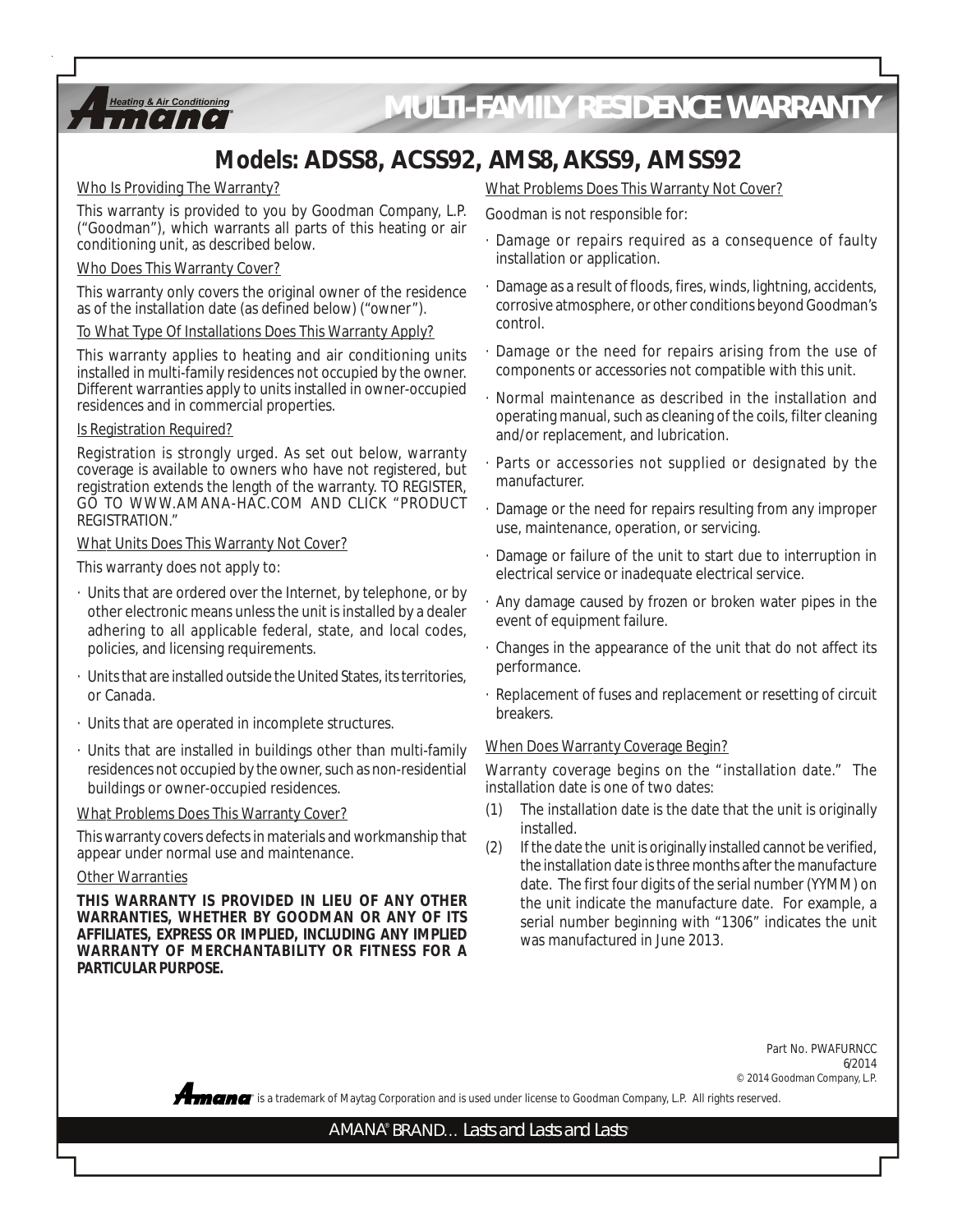

# *MULTI-FAMILY RESIDENCE WARRANTY*

### **Models: ADSS8, ACSS92, AMS8, AKSS9, AMSS92**

How Long Does Warranty Coverage Last?

Registration is not required to obtain warranty coverage, but registration affects the length of the warranty. If the unit is not registered, the warranty lasts for a period up to (1) 20 YEARS for the heat exchanger and (2) 5 YEARS for all other parts.

If the unit is properly registered online within 60 days after the installation date, the warranty lasts for as long as the original registered owner ("registered owner") owns the multi-family residence in which the unit was originally installed, (1) for a period up to 20 YEARS for the heat exchanger and (2) for a period up to 10 YEARS for all other parts. TO REGISTER, GO TO WWW.AMANA-HAC.COM AND REGISTRATION."

Neither of these warranty periods continues after the unit is removed from the location where it was originally installed.

The replacement of a part under this warranty does not extend the warranty period. In other words, Goodman warrants a replacement part only for the period remaining in the applicable warranty that commenced on the installation date.

#### What Will Goodman Do To Correct Problems?

Goodman will furnish a replacement part, without charge for the part only, to replace any part that is found to be defective due to workmanship or materials under normal use and maintenance. Furnishing of the replacement part is Goodman's only responsibility under this warranty.

THE OWNER AGREES THAT THESE REMEDIES ARE THE OWNER'S EXCLUSIVE REMEDIES FOR BREACH OF ALL WARRANTIES.

What Won't Goodman Do To Correct Problems?

Goodman will not pay for:

- · Labor, freight, or any other cost associated with the service, repair, or operation of the unit.
- · Electricity or fuel costs, or increases in electricity or fuel costs, for any reason, including additional or unusual use of supplemental electric heat.
- · Lodging or transportation charges.

**WHETHER ANY CLAIM IS BASED ON NEGLIGENCE OR OTHER TORT, BREACH OF WARRANTY OR OTHER BREACH OF CONTRACT, OR ANY OTHER THEORY, NEITHER GOODMAN NOR ANY OF ITS AFFILIATES SHALL IN ANY EVENT BE LIABLE FOR INCIDENTAL OR CONSEQUENTIAL DAMAGES, INCLUDING BUT NOT LIMITED TO LOST PROFITS, LOSS OF USE OF A UNIT, EXTRA UTILITY EXPENSES, OR DAMAGES TO PROPERTY.**

How Can The Owner Receive Warranty Service?

If there is a problem with the unit, contact a licensed contractor.

To receive a replacement part, a licensed contractor must bring the defective part to an Amana heating and air conditioning products distributor.

For more information about the warranty, contact Goodman c/o Consumer Affairs at 877-254-4729 or write to Goodman c/o Consumer Affairs, 7401 Security Way, Houston, Texas 77040.

Where Can Any Legal Remedies Be Pursued?

ARBITRATION CLAUSE. IMPORTANT. PLEASE REVIEW THIS ARBITRATION CLAUSE. IT AFFECTS YOUR LEGAL RIGHTS.

- 1. *Parties*: This arbitration clause affects your rights against Goodman and any of its affiliates or employees or agents, successors, or assigns, all of whom together are referred to below as "we" or "us" for ease of reference.
- 2. *ARBITRATION REQUIREMENT***: EXCEPT AS STATED BELOW, ANY DISPUTE BETWEEN YOU AND ANY OF US SHALL BE DECIDED BY NEUTRAL, BINDING ARBITRATION RATHER THAN IN COURT OR BY JURY TRIAL.** "Dispute" will be given the broadest possible meaning allowable by law. It includes any dispute, claim, or controversy arising from or relating to your purchase of this heating or air conditioning unit, any warranty upon the unit, or the unit's condition. It also includes determination of the scope or applicability of this Arbitration Clause. The arbitration requirement applies to claims in contract and tort, pursuant to statute, or otherwise.
- 3. *CLASS-ARBITRATION WAIVER***: ARBITRATION IS HANDLED ON AN INDIVIDUAL BASIS. IF A DISPUTE IS ARBITRATED, YOU AND WE EXPRESSLY WAIVE ANY RIGHT TO PARTICIPATE AS A CLASS REPRESENTATIVE OR CLASS MEMBER ON ANY CLASS CLAIM YOU MAY HAVE AGAINST US OR WE AGAINST YOU, OR AS A PRIVATE ATTORNEY GENERAL OR IN ANY OTHER REPRESENTATIVE CAPACITY. YOU AND WE ALSO WAIVE ANY RIGHT TO CLASS ARBITRATION OR ANY CONSOLIDATION OF INDIVIDUAL ARBITRATIONS.**

4. *Discovery and Other Rights*: Discovery and rights to appeal in arbitration are generally more limited than in a lawsuit. This applies to both you and us. Other rights that you or we would have in court may not be available in arbitration. Please read this Arbitration Clause and consult the rules of the arbitration organizations listed below for more information.

> Part No. PWAFURNCC 6/2014 © 2014 Goodman Company, L.P.

**®** is a trademark of Maytag Corporation and is used under license to Goodman Company, L.P. All rights reserved.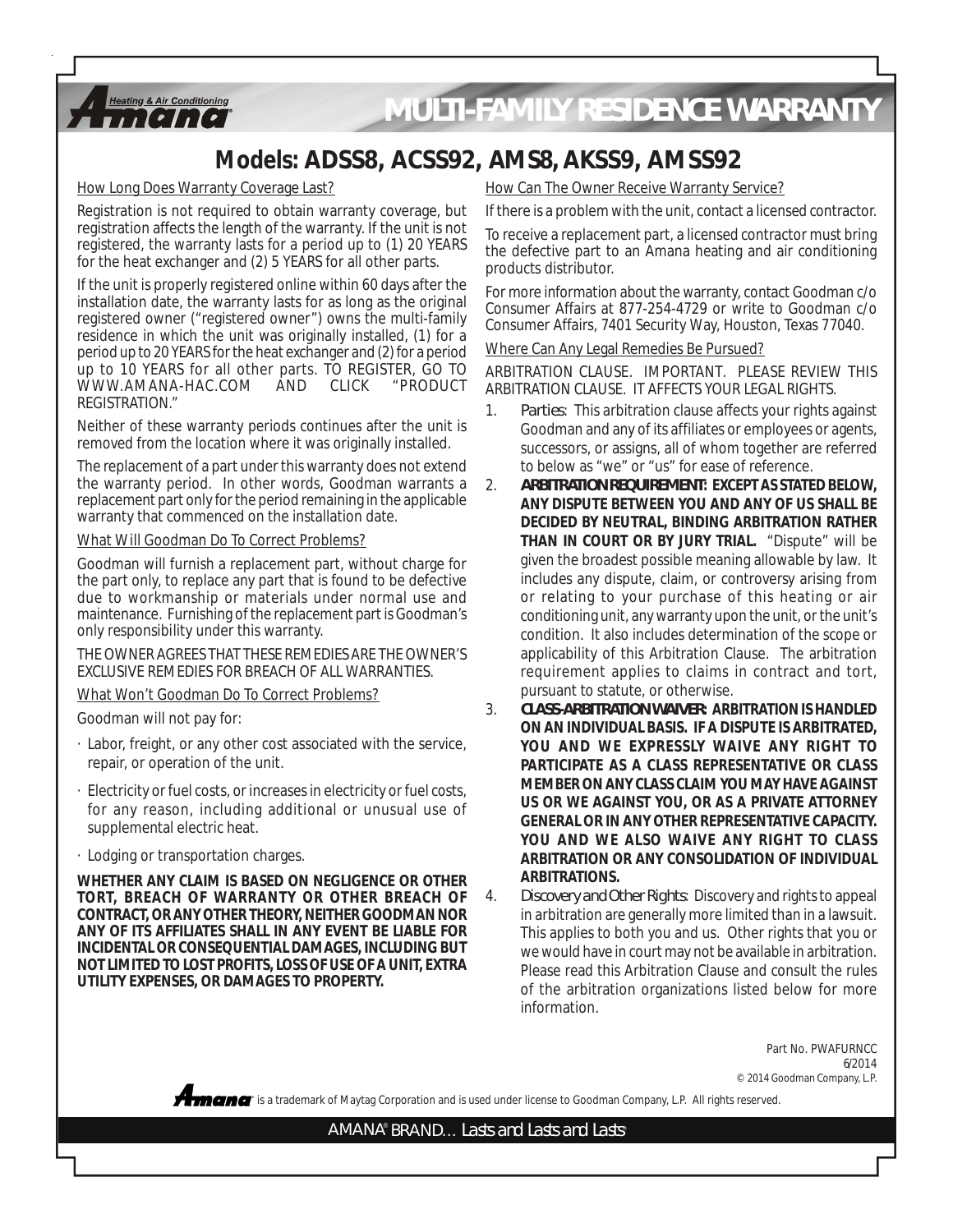# *MULTI-FAMILY RESIDENCE WARRANTY*

### **Models: ADSS8, ACSS92, AMS8, AKSS9, AMSS92**

5. *SMALL CLAIMS COURT OPTION***: YOU MAY CHOOSE TO LITIGATE ANY DISPUTE BETWEEN YOU AND ANY OF US IN SMALL CLAIMS COURT, RATHER THAN IN ARBITRATION, IF THE DISPUTE MEETS ALL REQUIREMENTS TO BE HEARD IN SMALL CLAIMS COURT.**

**Heating & Air Conditioning**  $1!!1!!!$ 

- 6. *Governing Law*: For residents of the United States, the procedures and effect of the arbitration will be governed by the Federal Arbitration Act (9 U.S.C. § 1 et seq.) rather than by state law concerning arbitration. For residents of Canada, the procedures and effect of the arbitration will be governed by the applicable arbitration law of the province in which you purchased your unit. The law governing your substantive warranty rights and other claims will be the law of the state or province in which you purchased your unit. Any court having jurisdiction may enter judgment on the arbitration award.
- 7. *Rules of the Arbitration*: If the amount in controversy is less than \$250,000, the arbitration will be decided by a single arbitrator. If the amount in controversy is greater than or equal to \$250,000, the arbitration will be decided by a panel of three arbitrators. The arbitrator(s) will be chosen pursuant to the rules of the administering arbitration organization. United States residents may choose the American Arbitration Association (1633 Broadway, 10<sup>th</sup> Floor, New York, NY 10019, www.adr.org), JAMS (1920 Main Street, Ste. 300, Irvine, CA 92614, www.jamsadr.com), or, subject to our approval, any other arbitration organization. In addition, Canadian residents may choose the ADR Institute of Canada (234 Eglinton Ave. East, Suite 405, Toronto, Ontario, M4P 1K5, www.amic.org). These organizations' rules can be obtained by contacting the organization or visiting its website. If the chosen arbitration organization's rules conflict with this Arbitration Clause, the provisions of this Arbitration Clause control. The award of the arbitrator(s) shall be final and binding on all parties.
- 8. *Location of the Arbitration Hearing*: Unless applicable law provides otherwise, the arbitration hearing for United States residents will be conducted in the federal judicial district in which you reside or, for Canadian residents, in the province in which you reside.
- 9. *Costs of the Arbitration*: Each party is responsible for its own attorney, expert, and other fees unless applicable law requires otherwise. Goodman will pay your share of the fees charged by the arbitration organization and

arbitrator(s) beyond the first \$200. Where permissible by law, you may be required to reimburse Goodman for the fees of the arbitration organization and arbitrator(s) in whole or in part by decision of the arbitrator(s) at the discretion of the arbitrator(s).

10. *Survival and Enforceability of this Arbitration Clause*: This Arbitration Clause shall survive the expiration or termination, or any transfer, of the warranty on your unit. If any part of this Arbitration Clause, except waivers of class-action rights, is found to be unenforceable for any reason, the remainder of this clause and the warranty shall remain enforceable. If, in a case in which class-action allegations have been made, the waiver of class-action rights under this warranty is found to be unenforceable with respect to any part of the dispute, the parts of the dispute as to which the waiver of class-action rights have been found unenforceable will be severed and will proceed in court without reference or application of this Arbitration Clause. Any remaining parts will proceed in arbitration.

| <b>OWNER NAME</b>                       |                              |
|-----------------------------------------|------------------------------|
| ADDRESS OF INSTALLATION                 |                              |
| CITY / STATE-PROVINCE / ZIP-POSTAL CODE |                              |
| <b>INSTALLER NAME</b>                   |                              |
| CITY / STATE-PROVINCE / ZIP-POSTAL CODE |                              |
| PHONF # / FAX #                         |                              |
| <b>DISTRIBUTOR NAME</b>                 |                              |
| CITY / STATE-PROVINCE / ZIP-POSTAL CODE |                              |
| PHONF # / FAX #                         |                              |
| MODEL # & SERIAL #                      |                              |
| <b>INSTALLATION DATE</b>                |                              |
|                                         | Part No. PWAFURNCC<br>6/2014 |
|                                         | @ 2014 Coodman Company LD    |

© 2014 Goodman Company, L.P.

**®** is a trademark of Maytag Corporation and is used under license to Goodman Company, L.P. All rights reserved.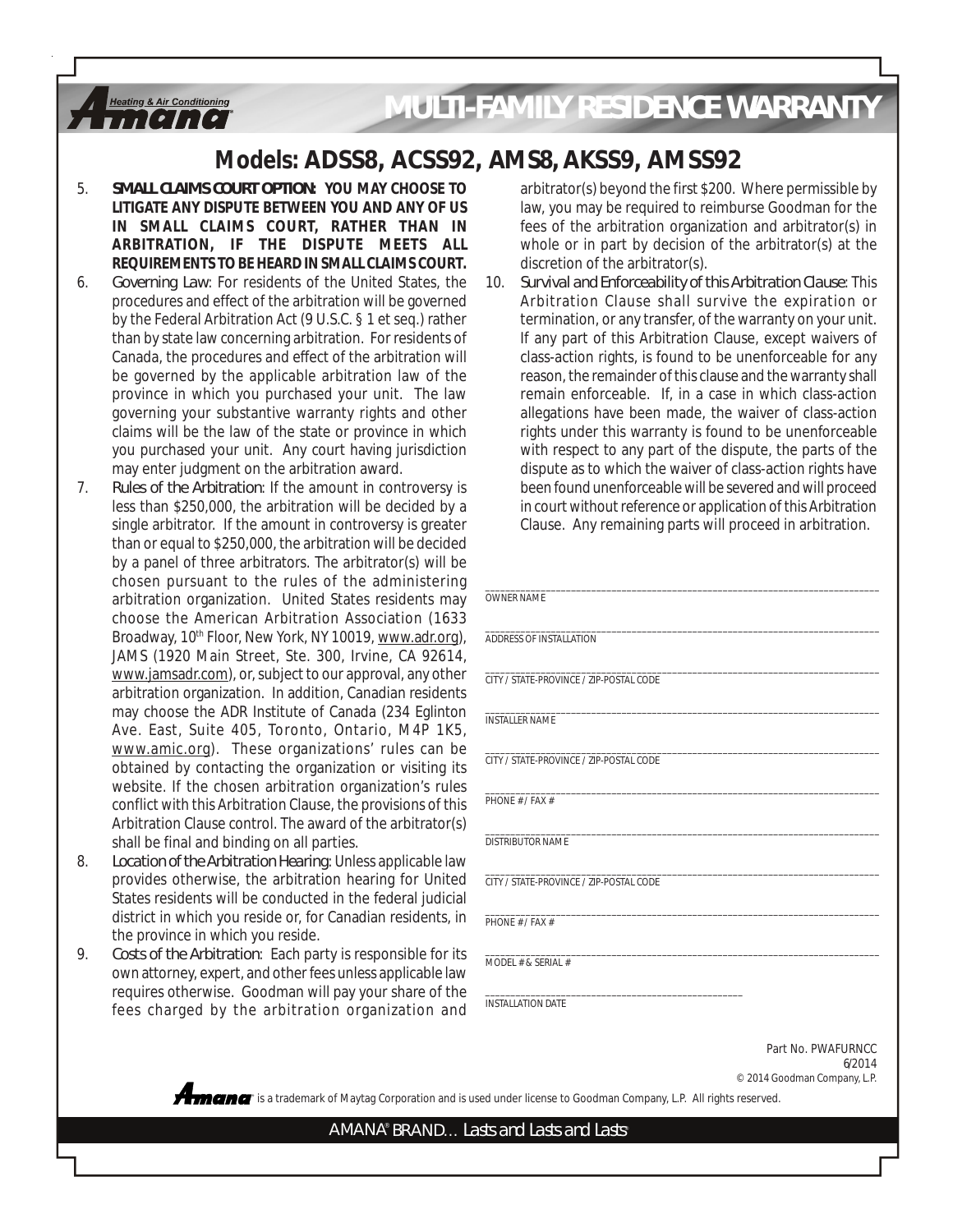

*COMMERCIAL WARRANTY*

## **Models: ADSS8, ACSS92, AMS8, AKSS9, AMSS92**

#### Who Is Providing The Warranty?

This warranty is provided to you by Goodman Company, L.P. ("Goodman"), which warrants all parts of this heating or air conditioning unit, as described below.

#### Who Does This Warranty Cover?

This warranty only covers the original owner of the nonresidential building as of the installation date (as defined below) ("owner").

#### To What Type Of Installations Does This Warranty Apply?

This warranty applies to heating and air conditioning units installed in buildings other than residences. Different warranties apply to units installed in owner-occupied residences and in multi-family residences not occupied by the owner.

#### What Units Does This Warranty Not Cover?

This warranty does not apply to:

- · Units that are ordered over the Internet, by telephone, or by other electronic means unless the unit is installed by a dealer adhering to all applicable federal, state, and local codes, policies, and licensing requirements.
- · Units that are installed outside the United States, its territories, or Canada.
- · Units that are operated in incomplete structures.
- · Units that are installed in residential buildings.

What Problems Does This Warranty Cover?

This warranty covers defects in materials and workmanship that appear under normal use and maintenance.

#### Other Warranties

**THIS WARRANTY IS PROVIDED IN LIEU OF ANY OTHER WARRANTIES, WHETHER BY GOODMAN OR ANY OF ITS AFFILIATES, EXPRESS OR IMPLIED, INCLUDING ANY IMPLIED WARRANTY OF MERCHANTABILITY OR FITNESS FOR A PARTICULAR PURPOSE.**

What Problems Does This Warranty Not Cover?

Goodman is not responsible for:

- · Damage or repairs required as a consequence of faulty installation or application.
- Damage as a result of floods, fires, winds, lightning, accidents, corrosive atmosphere, or other conditions beyond Goodman's control.
- · Damage or the need for repairs arising from the use of components or accessories not compatible with this unit.
- · Normal maintenance as described in the installation and operating manual, such as cleaning of the coils, filter cleaning and/or replacement, and lubrication.
- Parts or accessories not supplied or designated by the manufacturer.
- · Damage or the need for repairs resulting from any improper use, maintenance, operation, or servicing.
- Damage or failure of the unit to start due to interruption in electrical service or inadequate electrical service.
- · Any damage caused by frozen or broken water pipes in the event of equipment failure.
- · Changes in the appearance of the unit that do not affect its performance.
- · Replacement of fuses and replacement or resetting of circuit breakers.

#### When Does Warranty Coverage Begin?

Warranty coverage begins on the "installation date." The installation date is one of two dates:

- (1) The installation date is the date that the unit is originally installed.
- (2) If the date the unit is originally installed cannot be verified, the installation date is three months after the manufacture date. The first four digits of the serial number (YYMM) on the unit indicate the manufacture date. For example, a serial number beginning with "1306" indicates the unit was manufactured in June 2013.

#### How Long Does Warranty Coverage Last?

The warranty lasts for a period up to (1) 20 YEARS for the heat exchanger and (2) 5 YEARS for all other parts.

Neither of these warranty periods continues after the unit is removed from the location where it was originally installed.

The replacement of a part under this warranty does not extend the warranty period. In other words, Goodman warrants a replacement part only for the period remaining in the applicable warranty that commenced on the installation date.

> Part No. PWAFURNCC 6/2014 © 2014 Goodman Company, L.P.

**®** is a trademark of Maytag Corporation and is used under license to Goodman Company, L.P. All rights reserved.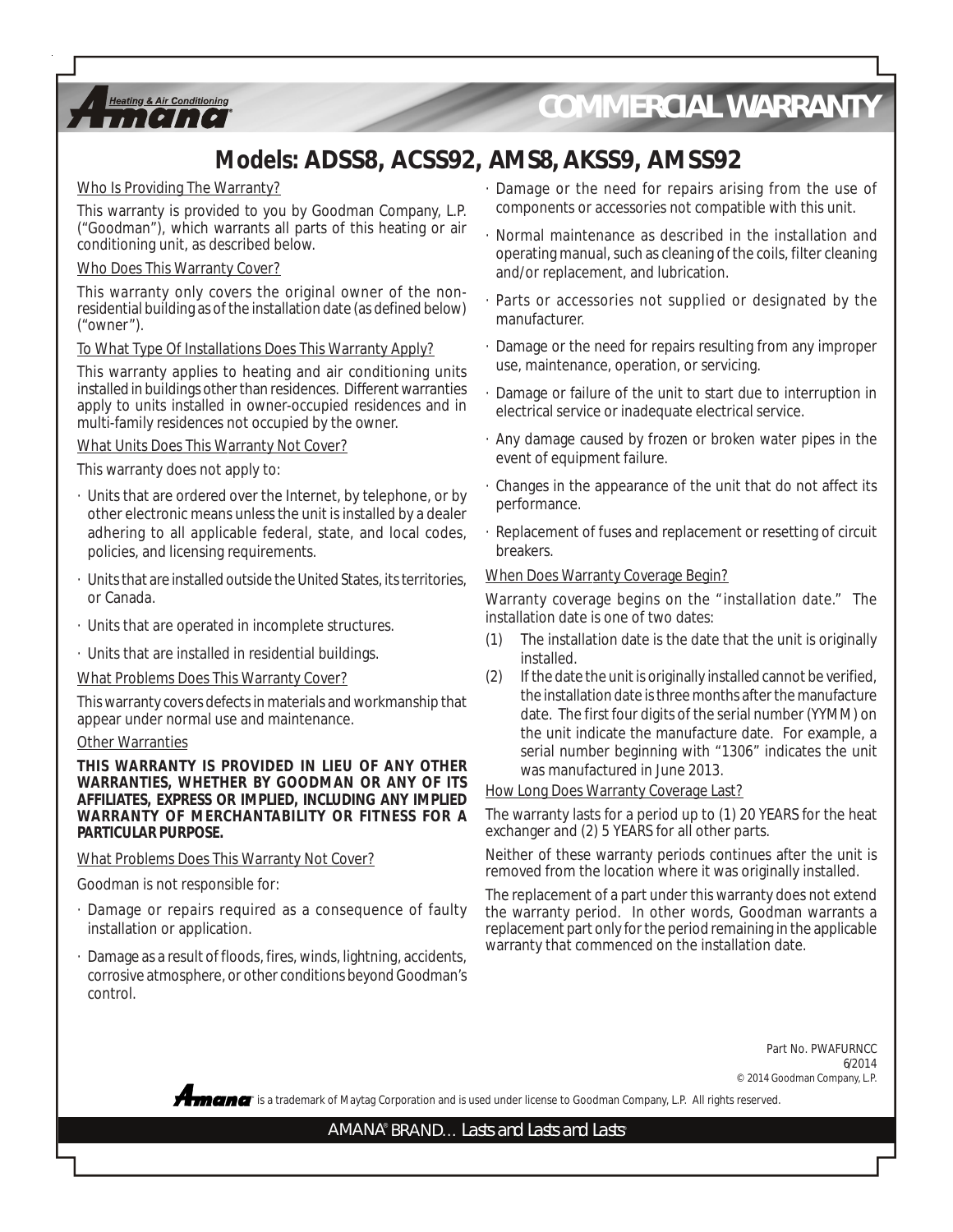

## *COMMERCIAL WARRANTY*

### **Models: ADSS8, ACSS92, AMS8, AKSS9, AMSS92**

What Will Goodman Do To Correct Problems?

Goodman will furnish a replacement part, without charge for the part only, to replace any part that is found to be defective due to workmanship or materials under normal use and maintenance. Furnishing of the replacement part is Goodman's only responsibility under this warranty.

THE OWNER AGREES THAT THESE REMEDIES ARE THE OWNER'S EXCLUSIVE REMEDIES FOR BREACH OF ALL WARRANTIES.

What Won't Goodman Do To Correct Problems?

Goodman will not pay for:

- · Labor, freight, or any other cost associated with the service, repair, or operation of the unit.
- Electricity or fuel costs, or increases in electricity or fuel costs, for any reason, including additional or unusual use of supplemental electric heat.
- · Lodging or transportation charges.

**WHETHER ANY CLAIM IS BASED ON NEGLIGENCE OR OTHER TORT, BREACH OF WARRANTY OR OTHER BREACH OF CONTRACT, OR ANY OTHER THEORY, NEITHER GOODMAN NOR ANY OF ITS AFFILIATES SHALL IN ANY EVENT BE LIABLE FOR INCIDENTAL OR CONSEQUENTIAL DAMAGES, INCLUDING BUT NOT LIMITED TO LOST PROFITS, LOSS OF USE OF A UNIT, EXTRA UTILITY EXPENSES, OR DAMAGES TO PROPERTY.**

#### How Can The Owner Receive Warranty Service?

If there is a problem with the unit, contact a licensed contractor.

To receive a replacement part, a licensed contractor must bring the defective part to an Amana heating and air conditioning products distributor.

For more information about the warranty, contact Goodman c/o Consumer Affairs at 877-254-4729 or write to Goodman c/o Consumer Affairs, 7401 Security Way, Houston, Texas 77040.

Where Can Any Legal Remedies Be Pursued?

ARBITRATION CLAUSE. IMPORTANT. PLEASE REVIEW THIS ARBITRATION CLAUSE. IT AFFECTS YOUR LEGAL RIGHTS.

1. *Parties*: This arbitration clause affects your rights against Goodman and any of its affiliates or employees or agents, successors, or assigns, all of whom together are referred to below as "we" or "us" for ease of reference.

- 2. *ARBITRATION REQUIREMENT***: EXCEPT AS STATED BELOW, ANY DISPUTE BETWEEN YOU AND ANY OF US SHALL BE DECIDED BY NEUTRAL, BINDING ARBITRATION RATHER THAN IN COURT OR BY JURY TRIAL.** "Dispute" will be given the broadest possible meaning allowable by law. It includes any dispute, claim, or controversy arising from or relating to your purchase of this heating or air conditioning unit, any warranty upon the unit, or the unit's condition. It also includes determination of the scope or applicability of this Arbitration Clause. The arbitration requirement applies to claims in contract and tort, pursuant to statute, or otherwise.
- 3. *CLASS-ARBITRATION WAIVER***: ARBITRATION IS HANDLED ON AN INDIVIDUAL BASIS. IF A DISPUTE IS ARBITRATED, YOU AND WE EXPRESSLY WAIVE ANY RIGHT TO PARTICIPATE AS A CLASS REPRESENTATIVE OR CLASS MEMBER ON ANY CLASS CLAIM YOU MAY HAVE AGAINST US OR WE AGAINST YOU, OR AS A PRIVATE ATTORNEY GENERAL OR IN ANY OTHER REPRESENTATIVE CAPACITY. YOU AND WE ALSO WAIVE ANY RIGHT TO CLASS ARBITRATION OR ANY CONSOLIDATION OF INDIVIDUAL ARBITRATIONS.**
- 4. *Discovery and Other Rights*: Discovery and rights to appeal in arbitration are generally more limited than in a lawsuit. This applies to both you and us. Other rights that you or we would have in court may not be available in arbitration. Please read this Arbitration Clause and consult the rules of the arbitration organizations listed below for more information.
- 5. *SMALL CLAIMS COURT OPTION***: YOU MAY CHOOSE TO LITIGATE ANY DISPUTE BETWEEN YOU AND ANY OF US IN SMALL CLAIMS COURT, RATHER THAN IN ARBITRATION, IF THE DISPUTE MEETS ALL REQUIREMENTS TO BE HEARD IN SMALL CLAIMS COURT.**

Part No. PWAFURNCC 6/2014 © 2014 Goodman Company, L.P.

**®** is a trademark of Maytag Corporation and is used under license to Goodman Company, L.P. All rights reserved.